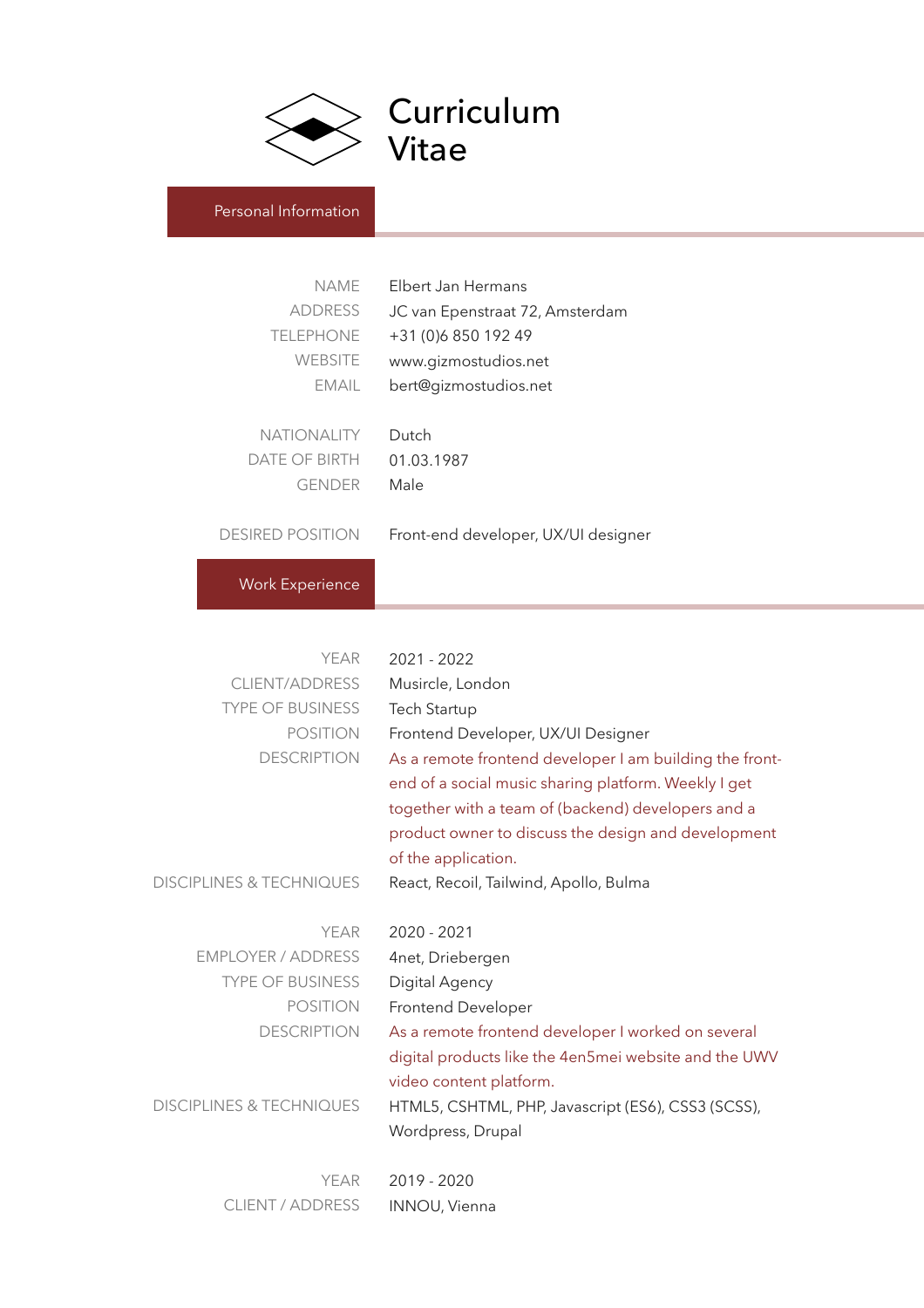

# Surriculum Vitae

| <b>TYPE OF BUSINESS</b><br><b>POSITION</b> | Finance & digital entertainment<br>CDO                                                                                                                                                                                                                                                                                                                                                                                                                                               |
|--------------------------------------------|--------------------------------------------------------------------------------------------------------------------------------------------------------------------------------------------------------------------------------------------------------------------------------------------------------------------------------------------------------------------------------------------------------------------------------------------------------------------------------------|
| <b>DESCRIPTION</b>                         | As a co-founder of this tech startup I lead a creative<br>team in designing and building a multimedia platform.<br>All transactions within the platform were done with<br>crypto currency, and a mobile game was developed to<br>explain users how it all works. All communication was<br>done online since we had people working from<br>different countries.                                                                                                                       |
| <b>DISCIPLINES &amp; TECHNIQUES</b>        | HTML5, Pug/Jade, Javascript (ES6), CSS (SCSS), Bulma,<br>Digital Product Design, UX/UI design, Project Lead,<br>Project Management, SCRUM Master, 2D Animation, 3D<br>modelling, Illustration                                                                                                                                                                                                                                                                                        |
| <b>YEAR</b>                                | 2018 - 2019                                                                                                                                                                                                                                                                                                                                                                                                                                                                          |
| <b>EMPLOYER / ADDRESS</b>                  | QWIC, Amsterdam                                                                                                                                                                                                                                                                                                                                                                                                                                                                      |
| <b>TYPE OF BUSINESS</b>                    | E-bike design & sales                                                                                                                                                                                                                                                                                                                                                                                                                                                                |
| <b>POSITION</b>                            | UX/UI designer, front-end developer                                                                                                                                                                                                                                                                                                                                                                                                                                                  |
| <b>DESCRIPTION</b>                         | I worked for the IT and R&D team, where I designed the<br>mobile app to be used on their e-bikes, a dealer portal<br>and bike configurator. For the IT team I would first<br>create prototypes and after approval create the React<br>components using stub data. The other developers<br>could then integrate the styled components directly in<br>the application. I also served as a SCRUM master for the<br>IT team and demonstrated the progress to the rest of<br>the company. |
| <b>DISCIPLINES &amp; TECHNIQUES</b>        | Sketch, Adobe XD, HTML5, Javascript (ES6), React, CSS<br>(JSS), Digital Product Design, UX/UI design, SCRUM<br>Master                                                                                                                                                                                                                                                                                                                                                                |
| YEAR                                       | 2017 - 2018                                                                                                                                                                                                                                                                                                                                                                                                                                                                          |
| <b>EMPLOYER / ADDRESS</b>                  | Pioneers, Vienna                                                                                                                                                                                                                                                                                                                                                                                                                                                                     |
| <b>TYPE OF BUSINESS</b>                    | Startup accelerator, event management                                                                                                                                                                                                                                                                                                                                                                                                                                                |
| <b>POSITION</b>                            | UX/UI designer, front-end developer                                                                                                                                                                                                                                                                                                                                                                                                                                                  |
| <b>DESCRIPTION</b>                         | For this Viennese tech event manager I designed and<br>helped develop a responsive event scheduling app. In<br>a small IT team I introduced Agile workflow and built<br>the front-end using React. During the event we would<br>perform user tests to later improve the app.                                                                                                                                                                                                         |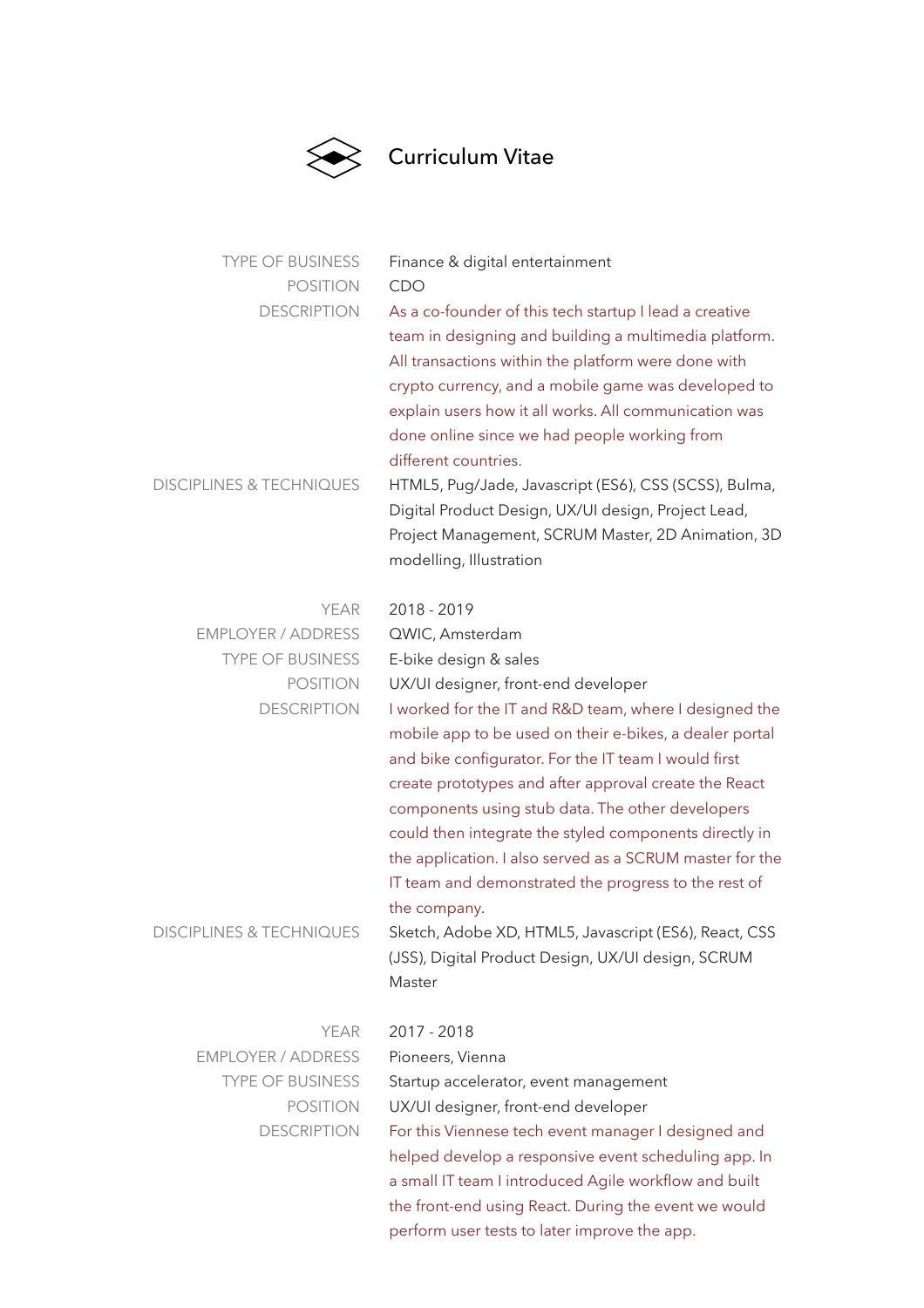

## Surriculum Vitae

| <b>DISCIPLINES &amp; TECHNIQUES</b>        | Balsamiq Mockups, HTML5, Javascript (ES6), CSS<br>(SCSS), React, Digital Product Design, UX/UI design,<br><b>SCRUM Master</b>                                                                                                                                                  |
|--------------------------------------------|--------------------------------------------------------------------------------------------------------------------------------------------------------------------------------------------------------------------------------------------------------------------------------|
| YEAR<br><b>CLIENT / ADDRESS</b>            | 2017<br>Friede & Liebe                                                                                                                                                                                                                                                         |
| <b>TYPE OF BUSINESS</b><br><b>POSITION</b> | Music event management, music performance                                                                                                                                                                                                                                      |
| <b>DESCRIPTION</b>                         | Front-end developer, VJ<br>Using web technologies I developed interactive<br>visualizers to accompany the artists. The visuals would<br>respond to the music real-time, and could be<br>manipulated using a mobile web interface.                                              |
| <b>DISCIPLINES &amp; TECHNIQUES</b>        | HTML5, Javascript (ES6), CSS (SCSS), Canvas, WebGL,<br>Web Sockets                                                                                                                                                                                                             |
| <b>YEAR</b>                                | 2016                                                                                                                                                                                                                                                                           |
| <b>EMPLOYER / ADDRESS</b>                  | Sproing Interactive, Vienna                                                                                                                                                                                                                                                    |
| <b>TYPE OF BUSINESS</b>                    | Video game developer                                                                                                                                                                                                                                                           |
| <b>POSITION</b><br><b>DESCRIPTION</b>      | UX/UI designer, front-end developer<br>I designed and developed the UI for a desktop strategy<br>game called Quarantine. During my time here I<br>introduced Agile workflow to the company.                                                                                    |
| <b>DISCIPLINES &amp; TECHNIQUES</b>        | Balsamiq Mockups, HTML5, Javascript (ES5), CSS3<br>(SCSS), Handlebars, KnockoutJS                                                                                                                                                                                              |
| YEAR                                       | 2014 - 2016                                                                                                                                                                                                                                                                    |
| <b>EMPLOYER / ADDRESS</b>                  | Travix, Amsterdam                                                                                                                                                                                                                                                              |
| <b>TYPE OF BUSINESS</b>                    | Travel                                                                                                                                                                                                                                                                         |
| <b>POSITION</b>                            | Front-end developer                                                                                                                                                                                                                                                            |
| <b>DESCRIPTION</b>                         | In a multidisciplinary SCRUM team I worked as a React<br>developer. I helped build the components for the flight<br>booking websites and landing pages. I also worked on<br>designing and developing a CMS for the content<br>managers to create and update the landing pages. |
| <b>DISCIPLINES &amp; TECHNIQUES</b>        | HTML5, CSS3 (SCSS), AngularJS, React, NodeJS, Gulp,<br>Continuous Delivery, GIT                                                                                                                                                                                                |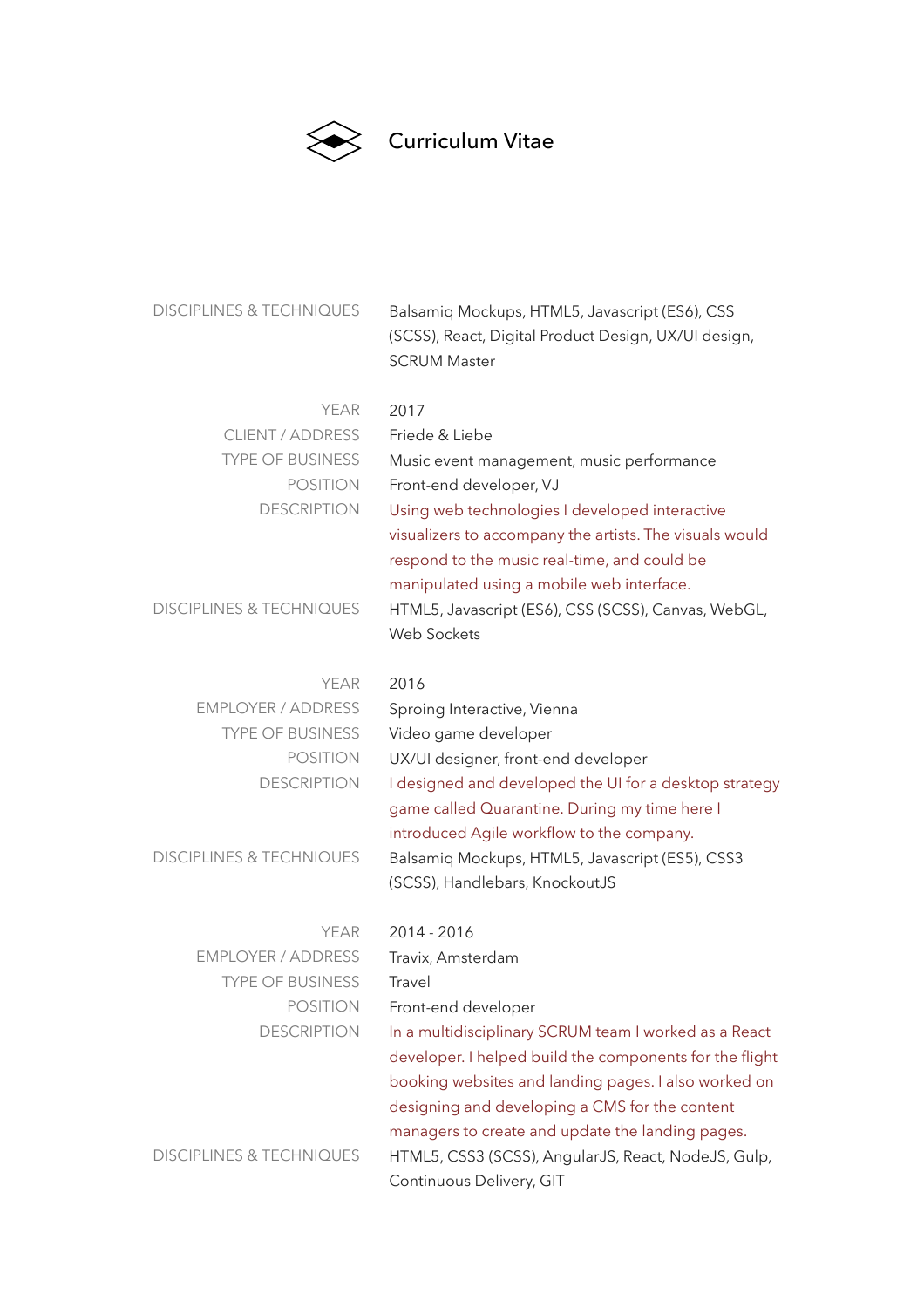

### Curriculum Vitae

| YEAR                                | $2012 - 2014$                                           |
|-------------------------------------|---------------------------------------------------------|
| EMPLOYER / ADDRESS                  | iQU, Haarlem                                            |
| <b>TYPE OF BUSINESS</b>             | Video game publishing & advertisement                   |
| <b>POSITION</b>                     | Front-end developer, graphic designer                   |
| <b>DESCRIPTION</b>                  | I designed and developed landing pages for mobile       |
|                                     | free-to-play games and integrated ads with affiliate    |
|                                     | marketing platforms. I also designed a lot of marketing |
|                                     | material.                                               |
| <b>DISCIPLINES &amp; TECHNIQUES</b> | HTML5, CSS3 (SCSS), Javascript, jQuery, Photoshop,      |
|                                     | Affiliate Marketing Integration                         |
|                                     |                                                         |

| YEAR                                | 2010 - 2012                                         |
|-------------------------------------|-----------------------------------------------------|
| <b>EMPLOYER / ADDRESS</b>           | AEGON, Achmea, ABN Amro, Amsterdam                  |
| <b>TYPE OF BUSINESS</b>             | Insurance & Banking                                 |
| <b>POSITION</b>                     | UX/UI designer, front-end developer, DTP            |
| <b>DESCRIPTION</b>                  | I designed marketing material for AEGON, prototyped |
|                                     | and designed the consumer portal for Achmea and     |
|                                     | developed in a SCRUM team the online banking portal |
|                                     | for ABN Amro.                                       |
| <b>DISCIPLINES &amp; TECHNIQUES</b> | HTML5, Javascript, CSS3, jQuery, Photoshop, Flash   |

### Education and Training

| <b>DATES</b>          |
|-----------------------|
| OUALIFICATION AWARDED |
| PRINCIPAL STUDIES     |
| <b>INSTITUTION</b>    |

2011 - 2012 Propaedeutic Fine arts, multimedia Rietveld Academy Amsterdam

DATES QUALIFICATION AWARDED PRINCIPAL STUDIES INSTITUTION 2007 - 2011 HBO Digital Media Hogeschool van de Kunsten Utrecht

DATES QUALIFICATION AWARDED PRINCIPAL STUDIES INSTITUTION 2004 - 2007 MBO Multimedia Design Grafisch Lyceum Utrecht